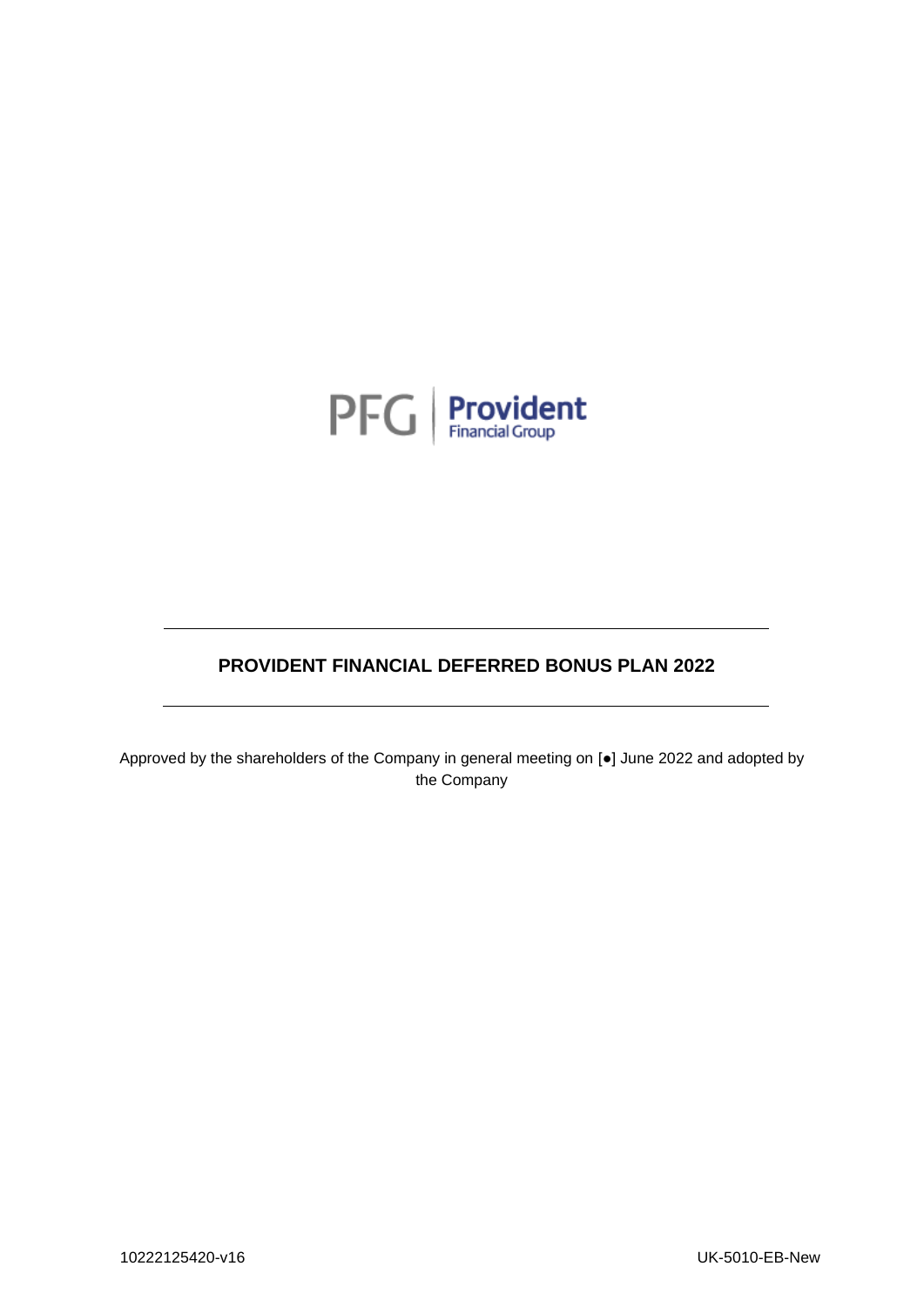## **CONTENTS**

# **RULE**

# **PAGE**

| 1              |  |
|----------------|--|
| $\overline{2}$ |  |
| 3              |  |
| 4              |  |
| 5              |  |
| 6              |  |
| $\overline{7}$ |  |
| 8              |  |
| 11             |  |
| 9              |  |
| 10             |  |
| 11             |  |
| 12             |  |
| 13             |  |
| 14             |  |
| 15             |  |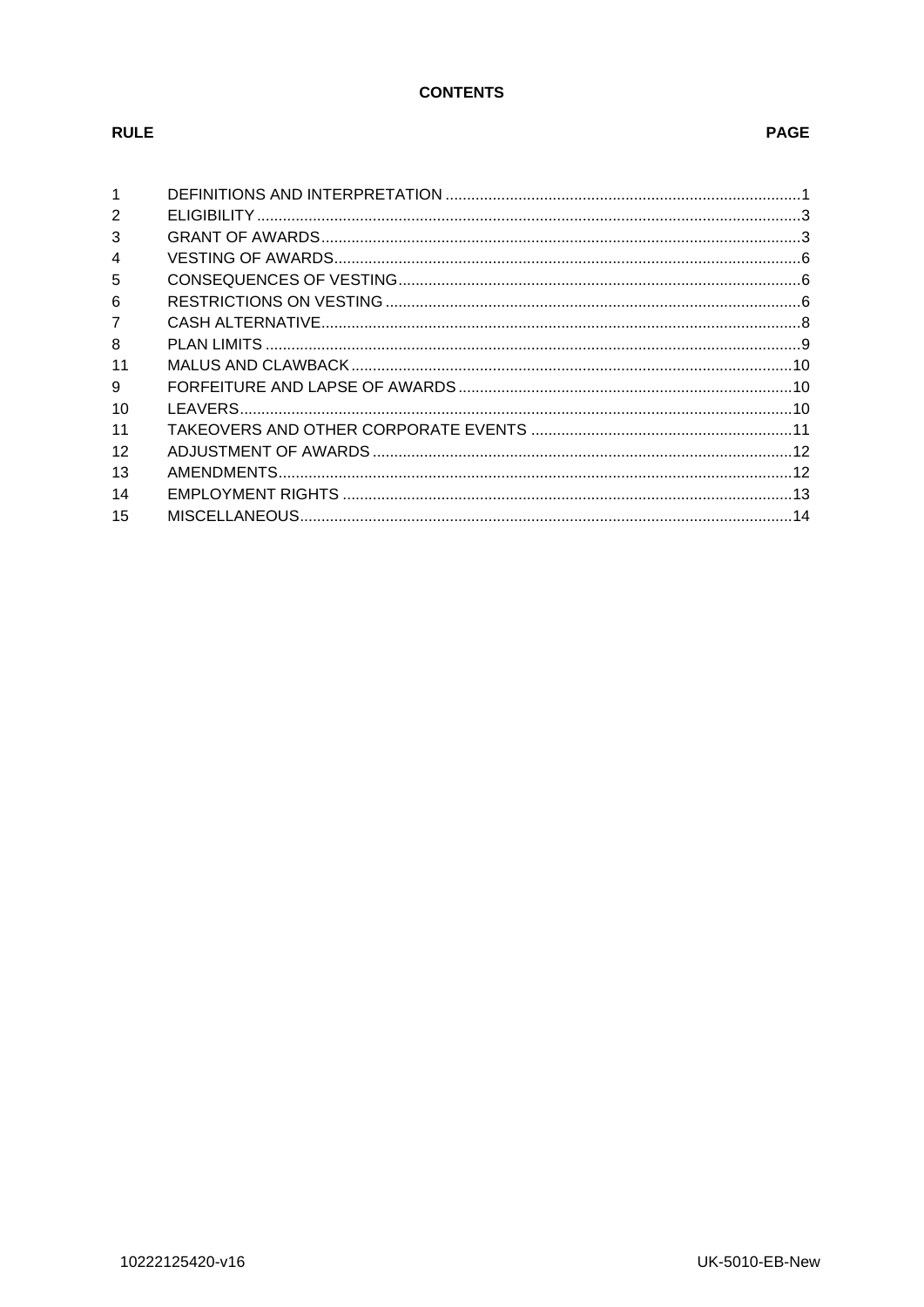### **1 DEFINITIONS AND INTERPRETATION**

1.1 In this Plan, unless the context otherwise requires:

**Adoption Date** means being the day on which the Plan is adopted by the Company in general meeting;

**Award** means a Basic Award or a Conditional Award;

**Basic Award** means the transfer of Shares to an eligible employee which are subject to forfeiture on the terms of this Plan;

**Board** means the board of directors of the Company or a duly authorised committee of the Board (which includes the Committee) or a duly authorised person, or any successor entity;

**Bonus** means an amount paid or payable under a discretionary bonus arrangement operated by a Participating Company;

**Committee** means the remuneration committee of the Board or, on and after the occurrence of a corporate event described in Rule [11,](#page-12-0) the remuneration committee of the Board as constituted immediately before such event occurs;

**Company** means Provident Financial plc (registered in England and Wales with registered number 668987);

**Conditional Award** means a conditional right to acquire Shares granted under the Plan which is designated as a conditional award by the Committee under Rule [3.2;](#page-4-0)

**Control** means control within the meaning of section 719 of ITEPA;

**Dealing Day** means any day on which the London Stock Exchange is open for the transaction of business;

**Dividend Equivalent** means a benefit (namely cash and/ or Shares) calculated by reference to the dividends that would have been paid on a Participant's Vested Shares in respect of dividend record dates occurring during the period between the Grant Date and the Vesting Date:

**Employee Benefit Trust** means any employee benefit trust established by a Group Company;

**Employees' Share Scheme** means an employees' share scheme adopted by a Group Company where participation is offered to employees of a Group Company;

**Executive Director** means an individual who is an executive director of the Company;

**Financial Year** means a financial year of the Company within the meaning of section 390 of the Companies Act 2006;

**Forfeiture Period** means in relation to a Basic Award, the period starting with the Grant Date and ending on the Vesting Date or the date the Basic Award is forfeited, as the case may be;

**Good Leaver** means a Participant who ceases to be a director or employee of a Group Company as a result of:

(a) ill health, injury or disability;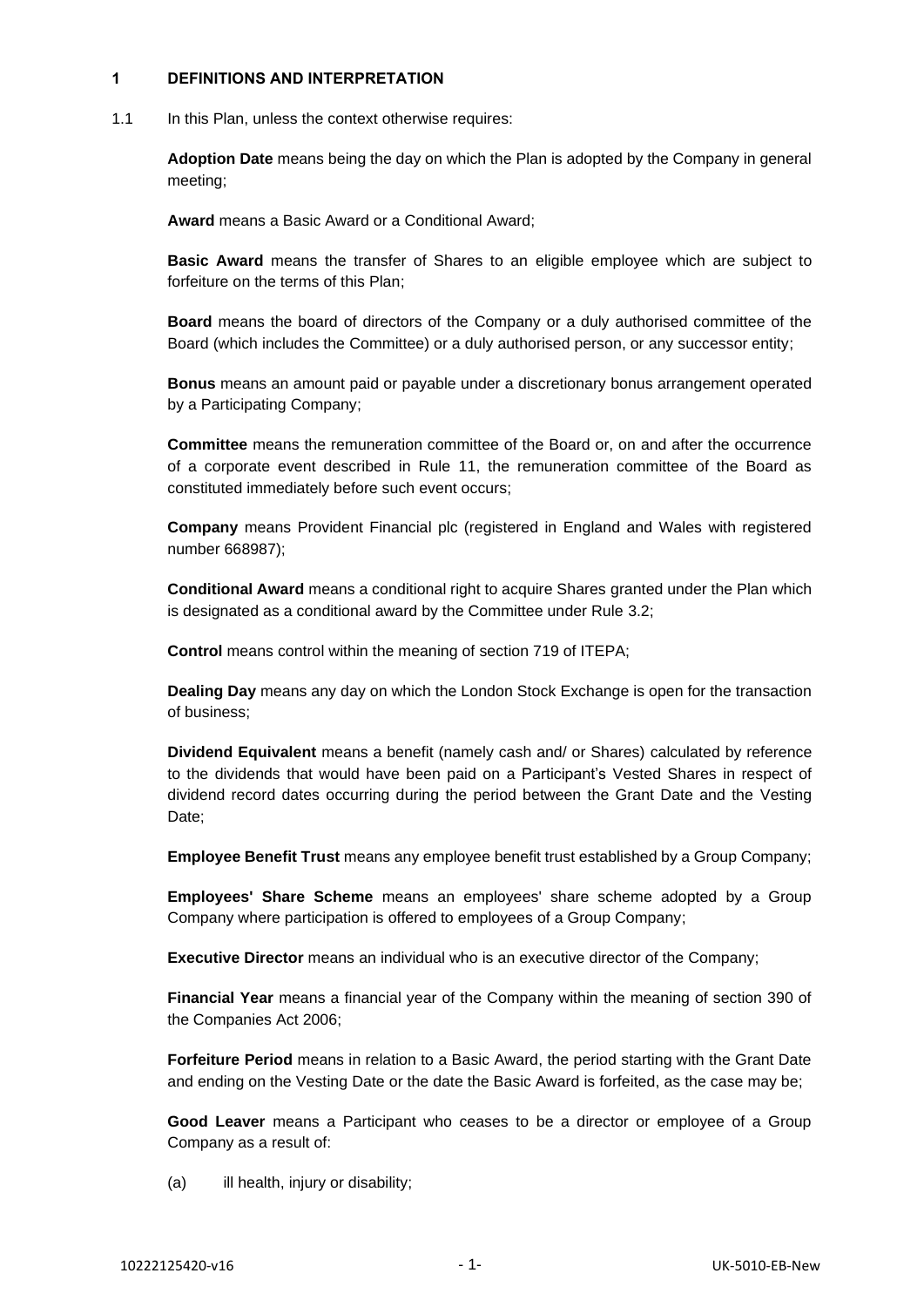- (b) redundancy (within the meaning of the Employment Rights Act 1996);
- (c) a transfer of the undertaking or part undertaking in which the Participant is employed to a person who is not a Group Company;
- (d) the company in which the Participant is employed ceasing to be under the Control of the Company;
- (e) retirement with the consent of the Participant's employing company; or
- (f) such other reason as the Committee may in its discretion approve.

**Grant Date** means the date on which an Award is granted:

**Group Company** means:

- <span id="page-3-0"></span>(a) a Participating Company or a body corporate which is the Company's holding company (within the meaning of section 1159 of the Companies Act 2006) or a Subsidiary of the Company's holding company;
- <span id="page-3-1"></span>(b) a body corporate which is a subsidiary undertaking (within the meaning of section 1162 of the Companies Act) of a body corporate within paragraph [\(a\)](#page-3-0) above and has been designated by the Board for this purpose; and
- (c) any other body corporate in relation to which a body corporate within paragraph [\(a\)](#page-3-0) or [\(b\)](#page-3-1) above is able (whether directly or indirectly) to exercise 20% or more of its equity voting rights and has been designated by the Board for this purpose;

**ITEPA** means the Income Tax (Earnings & Pensions) Act 2003;

**Listing Rules** means the Listing Rules published by the United Kingdom Listing Authority;

**London Stock Exchange** means London Stock Exchange plc or any successor body;

**Malus and Clawback** shall have the meanings given to them in the Malus & Clawback Policy;

**Malus and Clawback Policy** means the Company's Malus & Clawback Policy which was adopted by the Committee in March 2018 (as amended from time to time);

**Participant** means a person who holds an Award including their personal representatives;

**Participating Company** means the Company or any Subsidiary of the Company;

Plan means the Provident Financial Deferred Bonus Plan 2022, as amended from time to time;

**Plan Period** means the period starting on the Adoption Date and ending on [●] June 2032 (that is the day before the tenth anniversary of that date);

**Relevant Amount** means an amount equal to the Bonus (or part of the Bonus) that is required to be deferred as determined under Rule [3.2\(b\);](#page-5-0)

**Rule** means a rule of the Plan;

**Shares** means fully paid ordinary shares in the capital of the Company;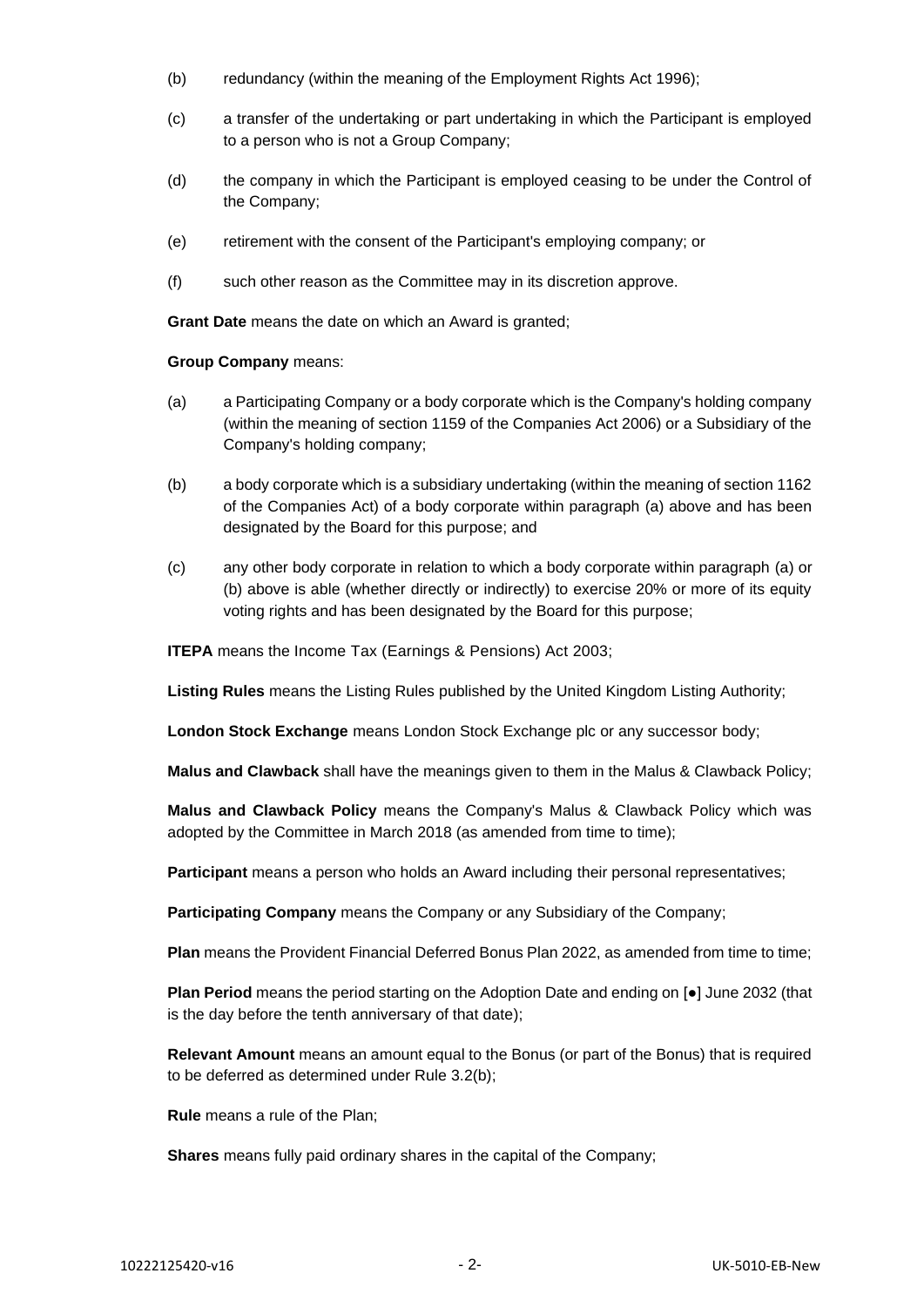**Subsidiary** means a body corporate which is a subsidiary (within the meaning of section 1159 of the Companies Act 2006);

**Tax Liability** means any amount of tax, social security contributions or other similar charges for which a Participant would or may be liable and for which any Group Company or former Group Company would or may be obliged to (or would or may suffer a disadvantage if it were not to) account to any relevant authority, together with any related fines, penalties and interest;

**Trustees** means the trustee(s) of the Employee Benefit Trust from time to time;

**Variation** means in relation to the equity share capital of the Company a capitalisation issue, a rights issue or open offer, a subdivision, a consolidation, reduction or other variation or any special dividend or dividend in specie, demerger or such other circumstances as the Committee may determine;

**Vest** means in the case of a Basic Award, the Participant's Shares no longer being subject to forfeiture and in the case of a Conditional Award, a Participant becoming entitled to have Shares transferred to them (or their nominee) subject to the Rules and **Vesting** shall be construed accordingly;

**Vested Shares** means those Shares in respect of which an Award Vests; and

**Vesting Date** means the date when an Award Vests being the third anniversary of the Grant Date or such earlier date as may be specified by the Committee under Rule [3.1\(b\).](#page-4-1)

- 1.2 Any reference in the Plan to any enactment includes a reference to that enactment as from time to time modified, extended or re-enacted.
- 1.3 Expressions in italics and headings are for guidance only and do not form part of the Plan.

### <span id="page-4-2"></span>**2 ELIGIBILITY**

An individual is eligible to be granted an Award in any Financial Year of the Company only if:

- (a) they are an employee (including an Executive Director) of a Participating Company;
- (b) they have received or will receive a Bonus in the same Financial Year; and
- (c) the Committee has determined that all or part of their Bonus in the same Financial Year shall be deferred into an Award.

### **3 GRANT OF AWARDS**

### 3.1 **Terms on grant**

Subject to Rule [3.9](#page-6-0) and Rule [3.4,](#page-5-1) the Committee may resolve that an Award should be granted:

- (a) on the terms set out in the Plan; and
- <span id="page-4-1"></span>(b) on such additional terms or conditions as the Committee may specify,

to any person who is eligible to be granted an Award under Rule [2.](#page-4-2)

#### <span id="page-4-0"></span>3.2 **Type of Award**

On or before the Grant Date the Committee shall determine: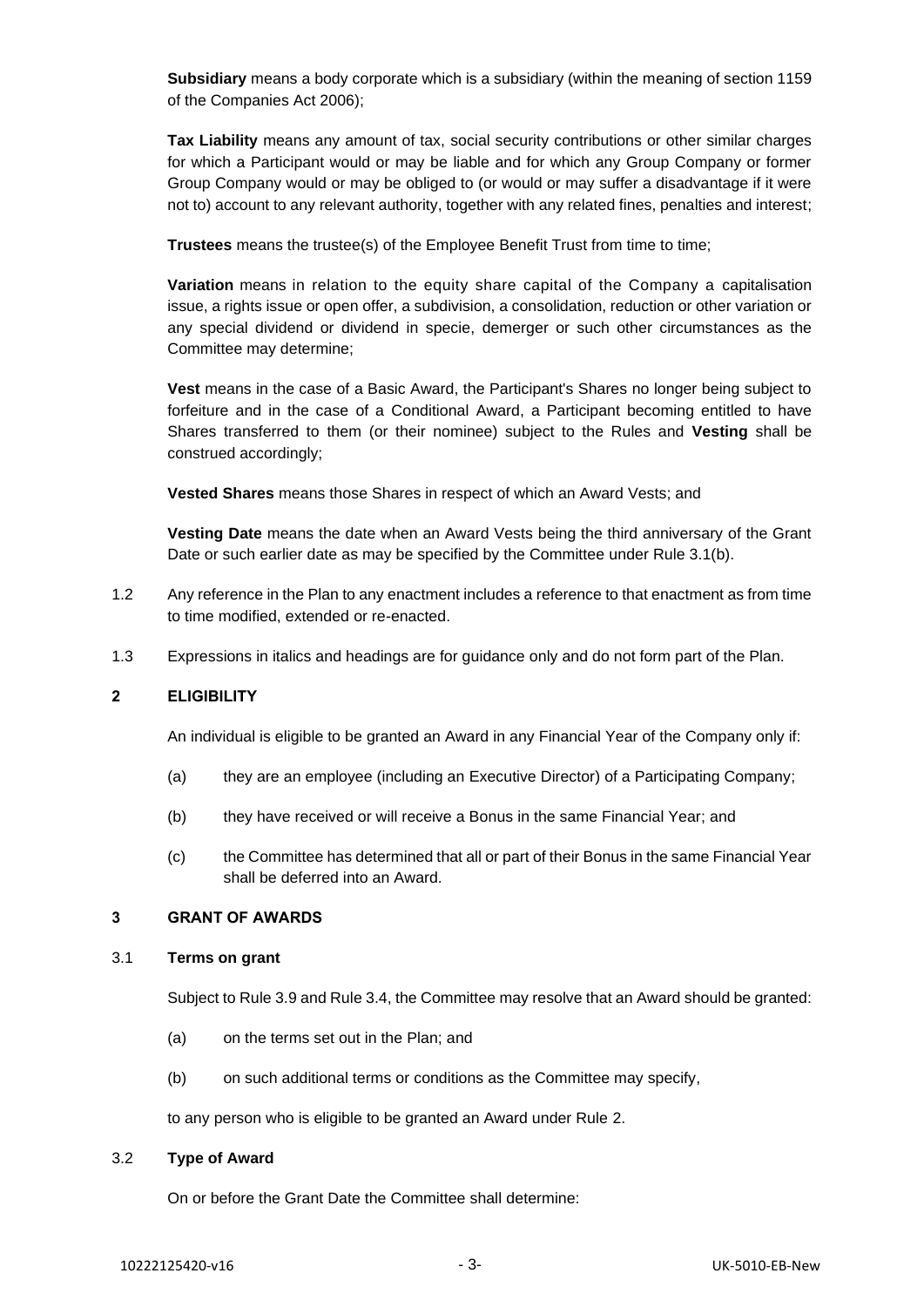- (a) whether an Award shall constitute a Basic Award or a Conditional Award; and
- <span id="page-5-0"></span>(b) whether an eligible employee's Bonus for any Financial year is required to be deferred into an Award, the Relevant Amount.

### <span id="page-5-2"></span>3.3 **Number of Shares subject to Award**

If the Committee resolves that an Award should be granted to an eligible employee at any time the Award shall be granted over such number of Shares as have a market value which is equal to the Relevant Amount. The Committee shall have the discretion to adjust the number of Shares over which an Award has been granted to take into account the estimated value of dividends that would have been paid on such Shares between the Grant Date and the Vesting Date.

For the purposes of this Rule [3.3](#page-5-2) :

- (i) the **market value** of the Shares over which the Award is granted shall be taken to be an amount equal to:
	- (A) the middle-market quotation of such Shares (as derived from the London Stock Exchange Daily Official List) on the Dealing Day immediately prior to the Grant Date; or
	- (B) if the Committee so determines, the average of the middle-market quotations during a period determined by the Committee not exceeding the period of five Dealing Days ending with the Dealing Day immediately prior to the Grant Date,

provided that, in all cases such Dealing Day(s) do not fall within any period when dealings in Shares are prohibited under the Company's share dealing code; and

(ii) the number of Shares comprised in an Award shall be the nearest whole number of Shares (rounded down).

### <span id="page-5-1"></span>3.4 **Timing of grant**

The Committee may decide, at its absolute discretion, when Awards should be granted. However, subject to Rule [3.9](#page-6-0) , Awards may only be granted within the period of 42 days starting on:

- (a) the Dealing Day after the Adoption Date; or
- (b) the Dealing Day after the day on which the Company makes an announcement of its results for the last preceding financial year, half-year or other period.

If the Committee considers that there are exceptional circumstances which justify the grant of Awards outside any of the periods set out above, the Committee may decide for the purpose of that grant that Awards may be granted at another time.

The Committee shall, as soon as reasonably practicable after the Grant Date, issue to each Participant an award certificate.

No Award can be granted after the expiry of the Plan Period.

#### 3.5 **Method of grant – Basic Awards**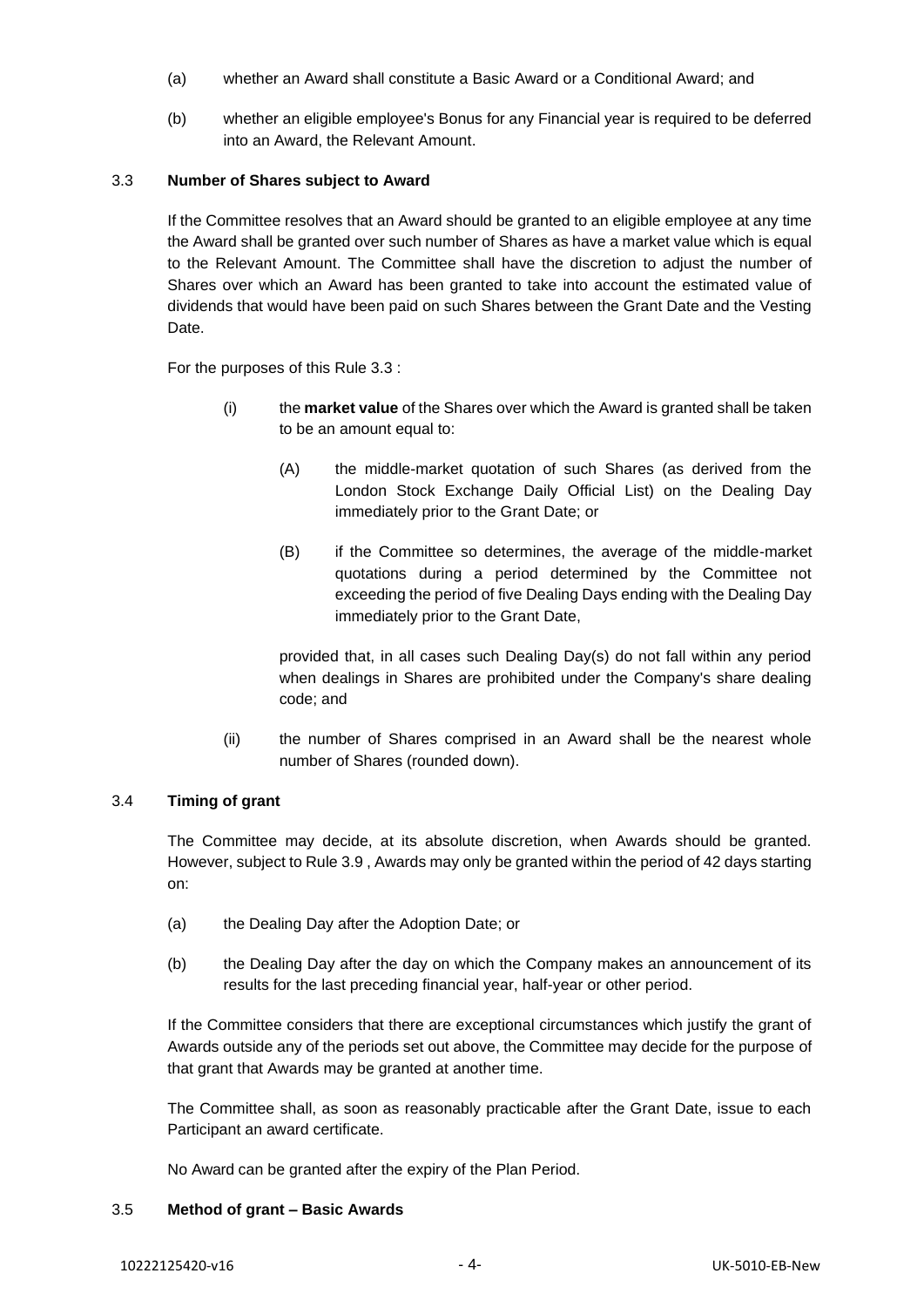On or as soon as practicable after the Grant Date, the Trustee shall transfer, or procure that there is transferred to each eligible employee either:

- (a) the beneficial interest in their Shares comprised in the Basic Award; or
- (b) the legal and beneficial interest in their Shares comprised in the Basic Award,

as determined by the Committee on or before the Grant Date.

#### 3.6 **Method of grant – Conditional Awards**

A Conditional Award shall be granted by deed executed by the Company.

#### <span id="page-6-1"></span>3.7 **Dividends and Dividend Equivalents**

- (a) A Participant shall not be entitled to any dividends in respect of a Basic Award, or Dividend Equivalents in respect of a Conditional Award, in connection with the Shares subject to either type of Award, unless the Committee decides otherwise.
- <span id="page-6-2"></span>(b) To the extent the Committee decides that any dividends shall be paid in respect of a Basic Award, or Dividend Equivalents in respect of a Conditional Award, it will notify the Participant(s). In respect of Dividend Equivalents, the Committee will also notify the Participant as to the whether these will be paid in cash or Shares prior to the relevant Vesting Date. For the avoidance of doubt, the Committee shall decide the basis on which the value of any such Dividend Equivalent shall be calculated which may assume the reinvestment of dividends. In giving effect to this Rule [3.7](#page-6-1)[\(b\),](#page-6-2) the Committee shall have complete discretion to decide the basis on which the Dividend Equivalent should be calculated or paid and may decide to exclude the value of all or part of a special dividend or any other dividend from the amount of the Dividend Equivalent.

### 3.8 **Method of satisfying Awards**

Unless specified otherwise by the Committee on or before the Grant Date, an Award may be satisfied by:

- (a) the issue of Shares; and/or
- (b) the transfer of treasury Shares; and/or
- (c) the transfer of Shares (other than the transfer of treasury Shares).

#### <span id="page-6-0"></span>3.9 **Approvals and consents**

The grant of any Award shall be subject to obtaining any approval or consent required under the Listing Rules, any relevant share dealing code of the Company, the City Code on Takeovers and Mergers or any other UK or overseas regulation or enactment.

#### 3.10 **Non-transferability and bankruptcy**

A Conditional Award granted to any person shall lapse immediately if:

- (a) transferred, assigned, charged or otherwise disposed of (except on their death when it may be transmitted to their personal representatives); or
- (b) they are declared bankrupt (unless the Committee decides otherwise).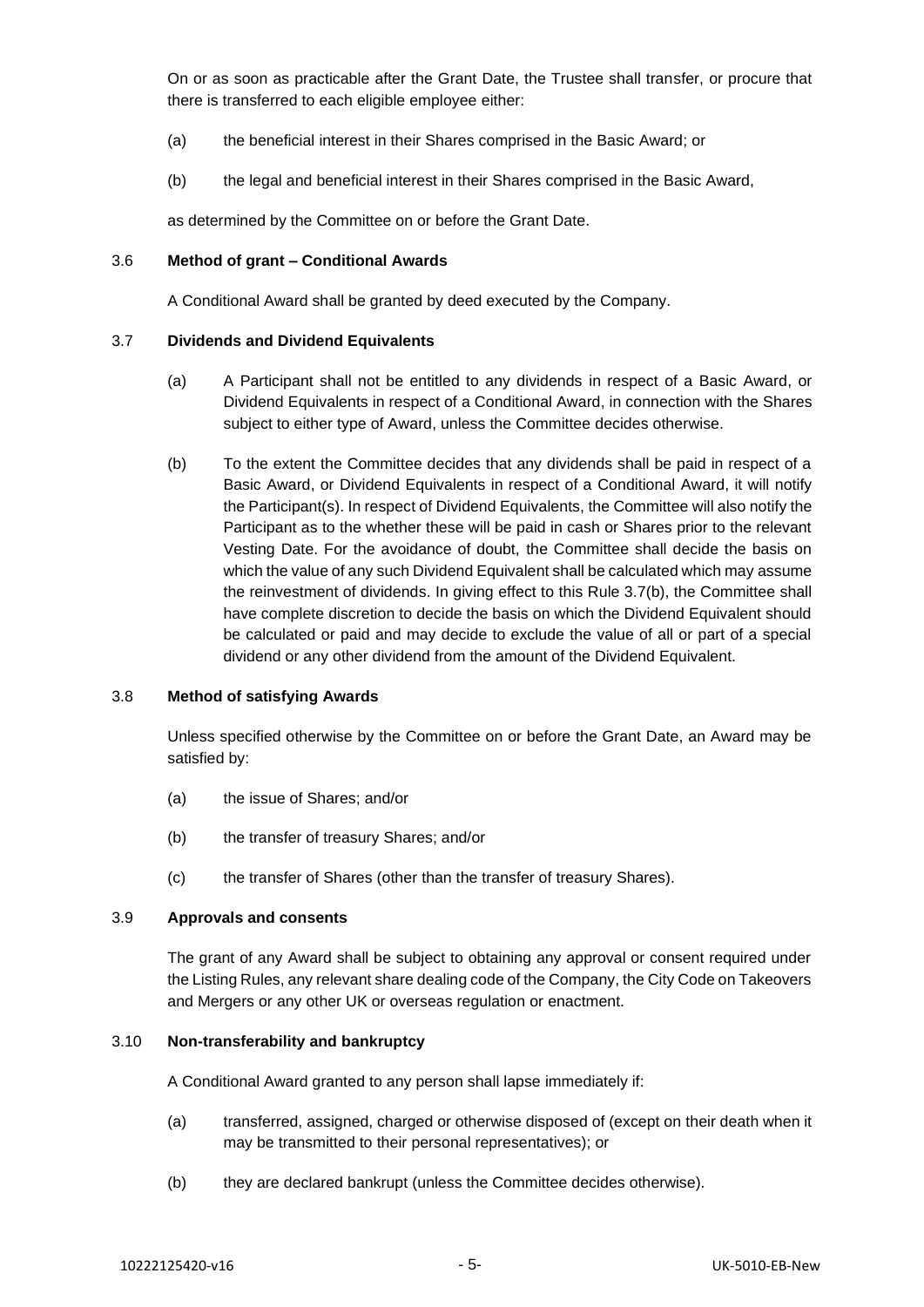### **4 VESTING OF AWARDS**

Subject to Rule [6.2](#page-8-0) , an Award shall Vest on the Vesting Date, except where earlier Vesting occurs under Rule **Error! Reference source not found.** or Rule [11](#page-12-0)*Error! Reference source not found.*.

### **5 CONSEQUENCES OF VESTING**

### 5.1 **Basic Award**

On or as soon as reasonably practicable after the Vesting of a Basic Award, the Committee shall, subject to Rule [6.1](#page-7-0) , Rule [6.4](#page-9-0) and any arrangements made under Rule [6.2](#page-8-0) arrange for the transfer of the legal title to the Shares to the Participant or send to the Participant the share certificate or other document of title for the relevant number of Shares which it has previously been holding to their order or arrange the transfer to them of those Plan Shares if held in uncertificated form and any signed but undated stock transfer form shall be destroyed.

### 5.2 **Conditional Awards**

On or as soon as reasonably practicable after the Vesting of a Conditional Award, the Board shall, subject to Rule [6.4](#page-9-0) and any arrangements made under Rule [6.2](#page-8-0) , procure the transfer of the Vested Shares to the Participant (or a nominee for them).

### 5.3 **Provision of Dividends and Dividend Equivalents**

- (a) If the Committee so determines that a Dividend Equivalent is payable to a Participant, the provision of such Dividend Equivalent to the Participant shall be made as soon as practicable after the issue or transfer of Vested Shares and:
	- (i) in the case of a cash payment, shall be subject to such deductions (on account of tax or similar liabilities) as may be required by law or as the Committee may reasonably consider to be necessary or desirable; or
	- (ii) in the case of a provision of Shares, Rule [6.2](#page-8-0) and Rule [6.4](#page-9-0) shall apply as if such provision was the Vesting of a Conditional Award.
- (b) If the Committee exercised its discretion under Rule [3.3](#page-5-2) to adjust the number of Shares over which an Award has been granted to take into account the estimated value of dividends that would have been paid on such Shares between the Grant Date and the Vesting Date and the actual value of dividends paid in that period was higher or lower than the estimated value, the Committee may determine to vary the number of Shares that Vest to take account of the actual value of dividends paid.

### **6 RESTRICTIONS ON VESTING**

#### <span id="page-7-0"></span>6.1 **Forfeiture Period**

During the Forfeiture Period the Participant shall either hold the beneficial interest in their Shares or hold the legal and beneficial interest in their Shares which are the subject of the Basic Award. However, until the Vesting Date, the Participant agrees that they shall:

(a) where they hold both the legal and beneficial interest in the Shares, deposit with the Company (or such other person as is nominated by the Company) the relevant share certificate or document of title in respect of such Shares where the Shares are in certificated form together with a signed but undated stock transfer form;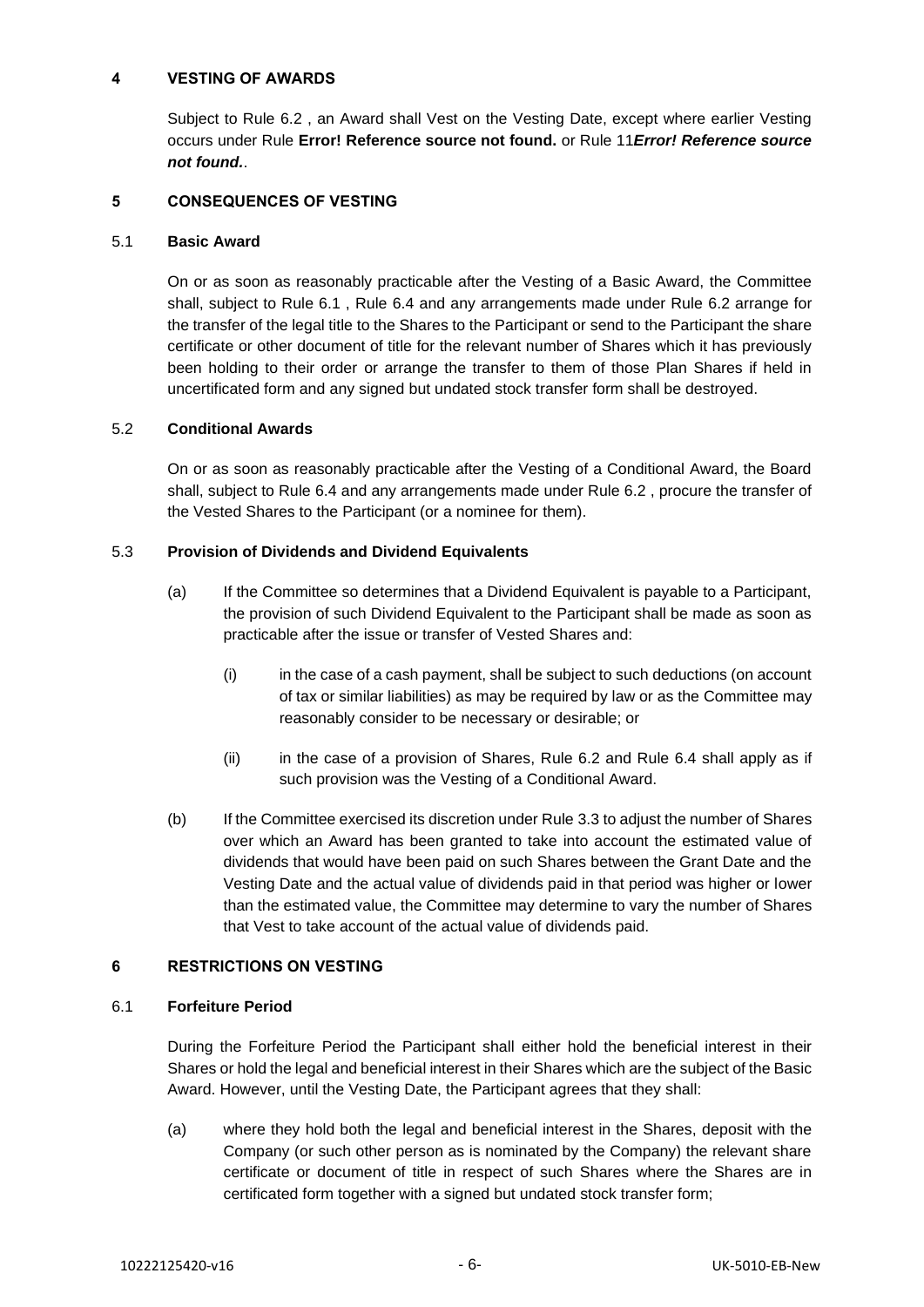- (b) in the event of the Shares being forfeited, authorise the Company to transfer such Shares to the Trustees or any other person who it nominates provided that such person is a beneficiary of the Employee Benefit Trust;
- (c) not assign, transfer or charge their Shares which are the subject of the Basic Award, or of any interest in them at any time during the Forfeiture Period;
- (d) not assign, transfer or change any value which they receive in respect of their Shares which are the subject of the Basic Award which shall itself be treated as forming part of the Shares, which for the avoidance of doubt shall not include cash dividends paid in relation to the Shares; and
- (e) be bound by the Rules of this Plan and, in particular but without limitation, to the circumstances in which some or all of their Basic Shares will be forfeited, including as a result of being subject to Malus and Clawback or any other malus and/or clawback provision in any bonus or incentive plan operated by any Group Company.

The Trustees and the Company may enter into such arrangement as they think fit in order to enforce the obligations of the Participants under this Rule.

### <span id="page-8-0"></span>6.2 **Regulatory and tax issues**

An Award shall not Vest unless and until the following conditions are satisfied:

- (a) the Vesting of the Award and the issue or transfer of Shares after such Vesting would be lawful in all relevant jurisdictions and in compliance with the Listing Rules, any relevant share dealing code of the Company, the City Code on Takeovers and Mergers and any other relevant UK or overseas regulation or enactment;
- (b) if, on the Vesting of the Award, a Tax Liability would arise by virtue of such Vesting and the Board decides that such Tax Liability shall not be satisfied by the sale of Shares pursuant to Rule [6.4](#page-9-0) then the Participant must have entered into arrangements acceptable to the Board that the relevant Group Company will receive the amount of such Tax Liability; and
- (c) where the Committee requires, the Participant has entered into, or agreed to enter into, a valid election under Part 7 of ITEPA or any similar arrangements in any overseas jurisdiction.

For the purposes of this Rule [6.2](#page-8-0) references to Group Company include any former Group Company.

### <span id="page-8-1"></span>6.3 **Tax Liability before Vesting**

If a Participant will, or is likely to, incur any Tax Liability before the Vesting of an Award then that Participant must enter into arrangements acceptable to any relevant Group Company to ensure that it receives the amount of such Tax Liability. If no such arrangement is made then the Participant shall be deemed to have authorised the Company to sell or procure the sale of sufficient of the Shares subject to their Award on their behalf to ensure that the relevant Group Company receives the amount required to discharge the Tax Liability and the number of Shares subject to their Award shall be reduced accordingly.

For the purposes of this Rule [6.3,](#page-8-1) references to Group Company include any former Group Company.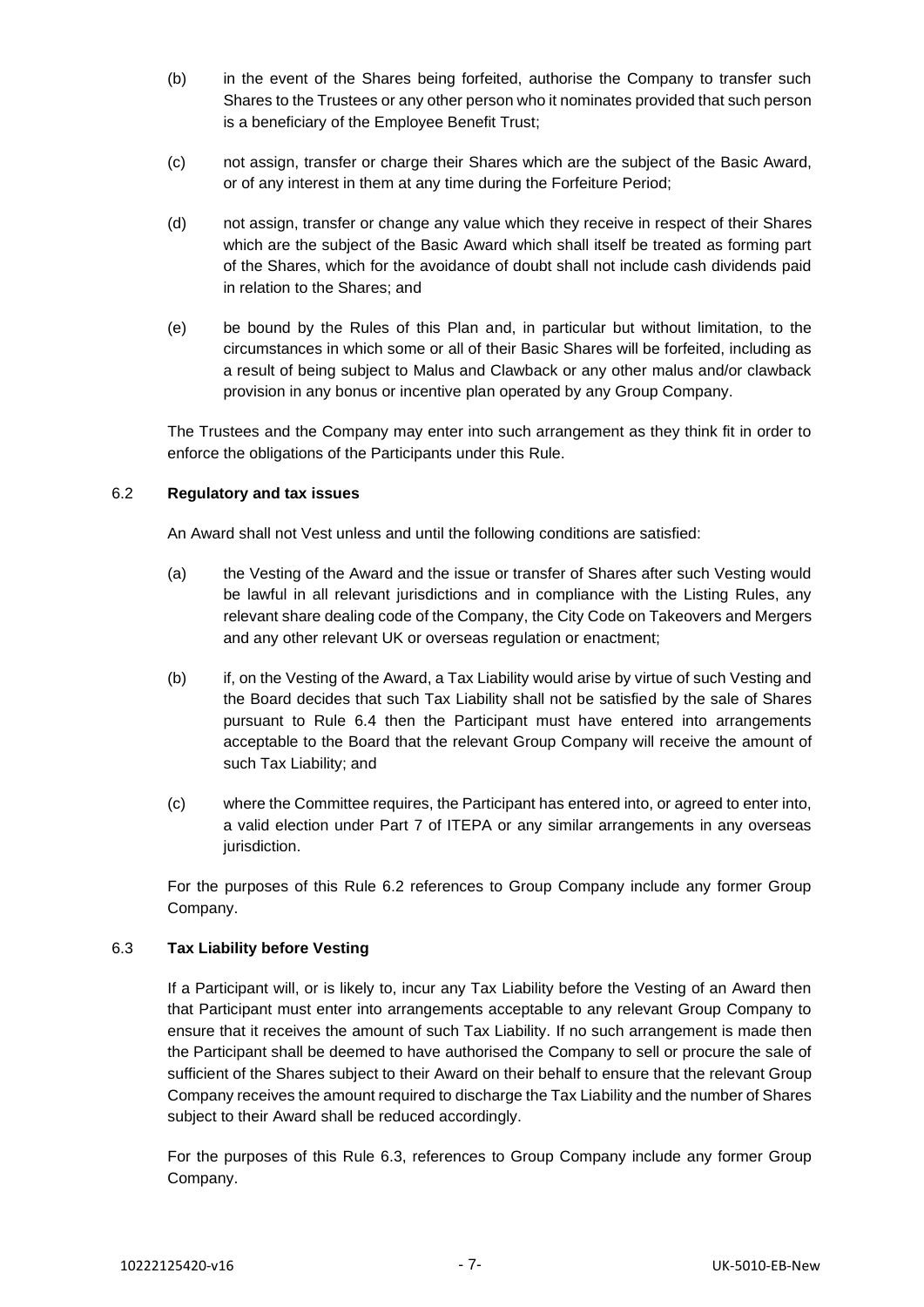### <span id="page-9-0"></span>6.4 **Payment of Tax Liability**

The Participant authorises the Company to sell or procure the sale of sufficient Vested Shares on or following the Vesting of their Award on their behalf to ensure that any relevant Group Company or former Group Company receives the amount required to discharge the Tax Liability which arises on Vesting except to the extent that the Board decides that all or part of the Tax Liability shall be funded in a different manner.

### **7 CASH ALTERNATIVE**

### <span id="page-9-2"></span>7.1 **Committee determination**

Where a Conditional Award Vests and Vested Shares have not yet been issued or transferred to the Participant (or their nominee), the Committee may determine that, in substitution for their right to acquire such number of Vested Shares as the Committee may decide (but in full and final satisfaction of their right to acquire those Shares) they shall be paid by way of additional employment income a sum equal to the cash equivalent (as defined in Rule [7.3](#page-9-1) ) of that number of Shares in accordance with the following provisions of this Rule **Error! Reference source not found.** .

### 7.2 **Limitation on the use of this Rule**

This Rule shall not apply in relation to Conditional Awards made in relation to any jurisdiction where the presence of this Rule would cause:

- (a) the grant of the Conditional Award to be unlawful or for it to fall outside any applicable securities law exclusion or exemption; or
- (b) adverse tax or social security contributions consequences or adverse accounting consequences for the Participant or any Group Company as determined by the Board.

### <span id="page-9-1"></span>7.3 **Cash equivalent**

For the purpose of this Rule **Error! Reference source not found.***Error! Reference source not found.*, the cash equivalent of a Share is the market value of a Share on the day when the Award Vests.

Market value on any day shall be taken to be:

- (a) the middle-market quotation of a Share (as derived from the London Stock Exchange Daily Official List) on the Dealing Day immediately prior to the Vesting Date; or
- (b) if the Committee so determines, the average of the middle-market quotations during a period determined by the Committee not exceeding the period of five Dealing Days ending with the Dealing Day immediately prior to the Vesting Date.

### 7.4 **Payment of cash equivalent**

As soon as reasonably practicable after the Committee has determined under Rule [7.1](#page-9-2) that a Participant shall be paid a sum in substitution for their right to acquire any number of Vested Shares:

(a) the Company shall pay to them or procure the payment to them of that sum in cash; and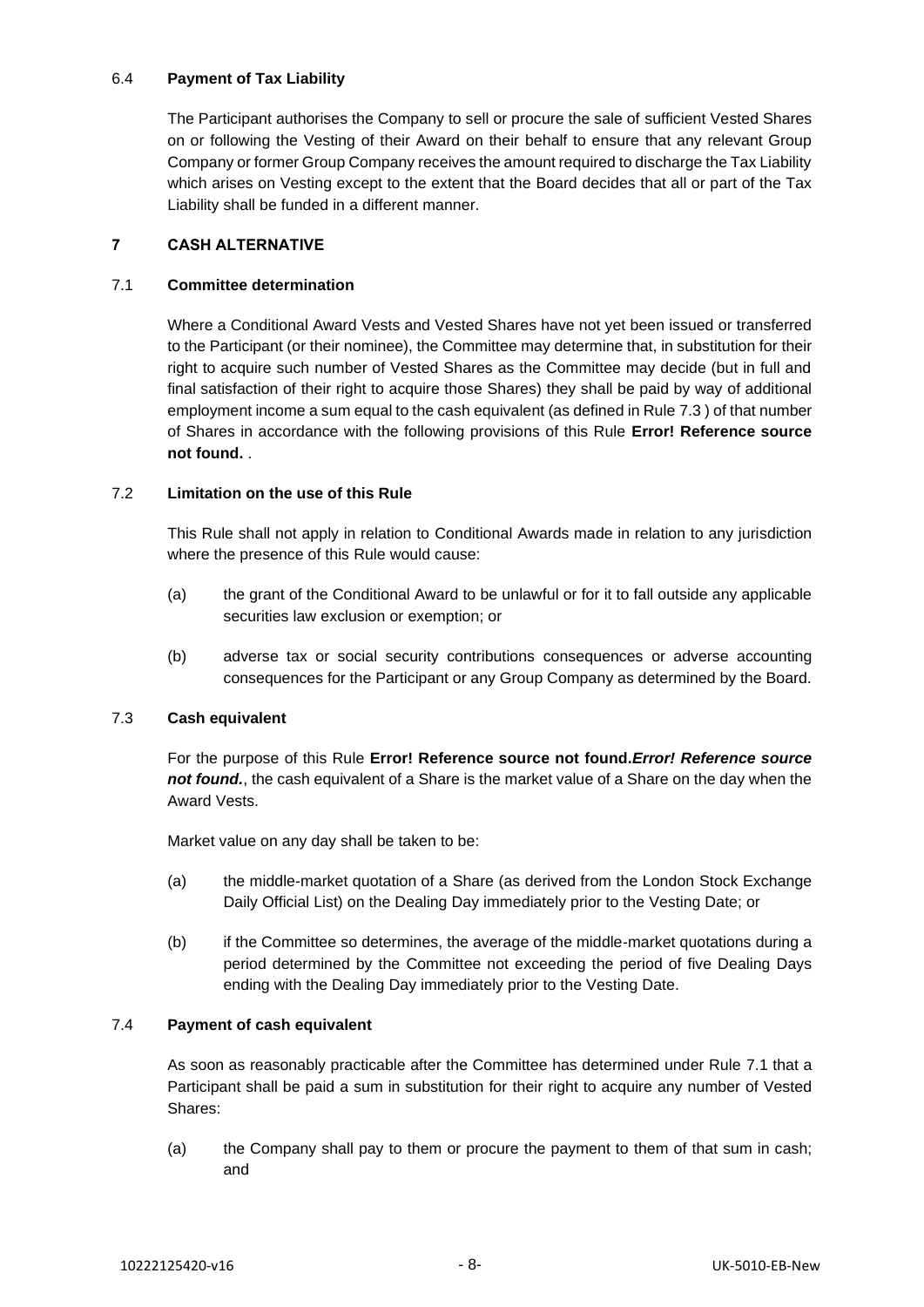(b) if they have already paid the Company for those Shares, the Company shall return to them the amount so paid by them.

#### 7.5 **Deductions**

There shall be deducted from any payment under this Rule **Error! Reference source not found.***Error! Reference source not found.* such amounts (on account of tax or similar liabilities) as may be required by law or as the Board may reasonably consider to be necessary or desirable.

#### <span id="page-10-3"></span>**8 PLAN LIMITS**

#### <span id="page-10-1"></span>8.1 **5% in 10 years**

The number of Shares which may be allocated, as defined in Rule [8.4,](#page-10-0) under the Plan on any day shall not, when added to the aggregate of the number of Shares which have been allocated in the previous 10 years under the Plan and any other discretionary share schemes adopted by the Company, exceed that number of Shares that represents 5% of the ordinary share capital of the Company in issue immediately prior to that day.

#### <span id="page-10-2"></span>8.2 **10% in 10 years**

The number of Shares which may be allocated, as defined in Rule [8.4,](#page-10-0) under the Plan on any day shall not, when added to the aggregate of the number of Shares which have been allocated in the previous 10 years under the Plan and any other Employees' Share Scheme adopted by the Company, exceed that number of Shares that represents 10% of the ordinary share capital of the Company in issue immediately prior to that day.

#### 8.3 **Exclusions from the limits**

In calculating the limit in Rule [8.1](#page-10-1) and Rule [8.2,](#page-10-2) where:

- (a) the right to acquire any Shares was released or lapsed without being exercised; or after the grant of an option, award or contractual right to acquire Shares the Committee determines that:
	- (i) it shall be satisfied by the payment of a cash equivalent; or
	- (ii) it shall be satisfied by the transfer of existing Shares (other than Shares transferred out of treasury); or
- (b) partnership shares are awarded under any share incentive plan operated by the Company under Schedule 2 of ITEPA,

such Shares will be disregarded.

#### <span id="page-10-0"></span>8.4 **Meaning of allocated**

References to "allocated" Shares mean, in the case of any share option plan, the placing of unissued shares under option and, in relation to other types of Employees' Share Scheme, means the issue and allotment of Shares or transfer of Shares out of treasury (including any issue and allotment of Shares, or transfer of Shares out of treasury, to any trustees to satisfy the exercise of any option, award or contractual right granted under any Employees' Share Scheme unless such Shares are already treated as allocated under this Rule [8.4\)](#page-10-0).

#### 8.5 **Adjustment to Shares to be taken into account**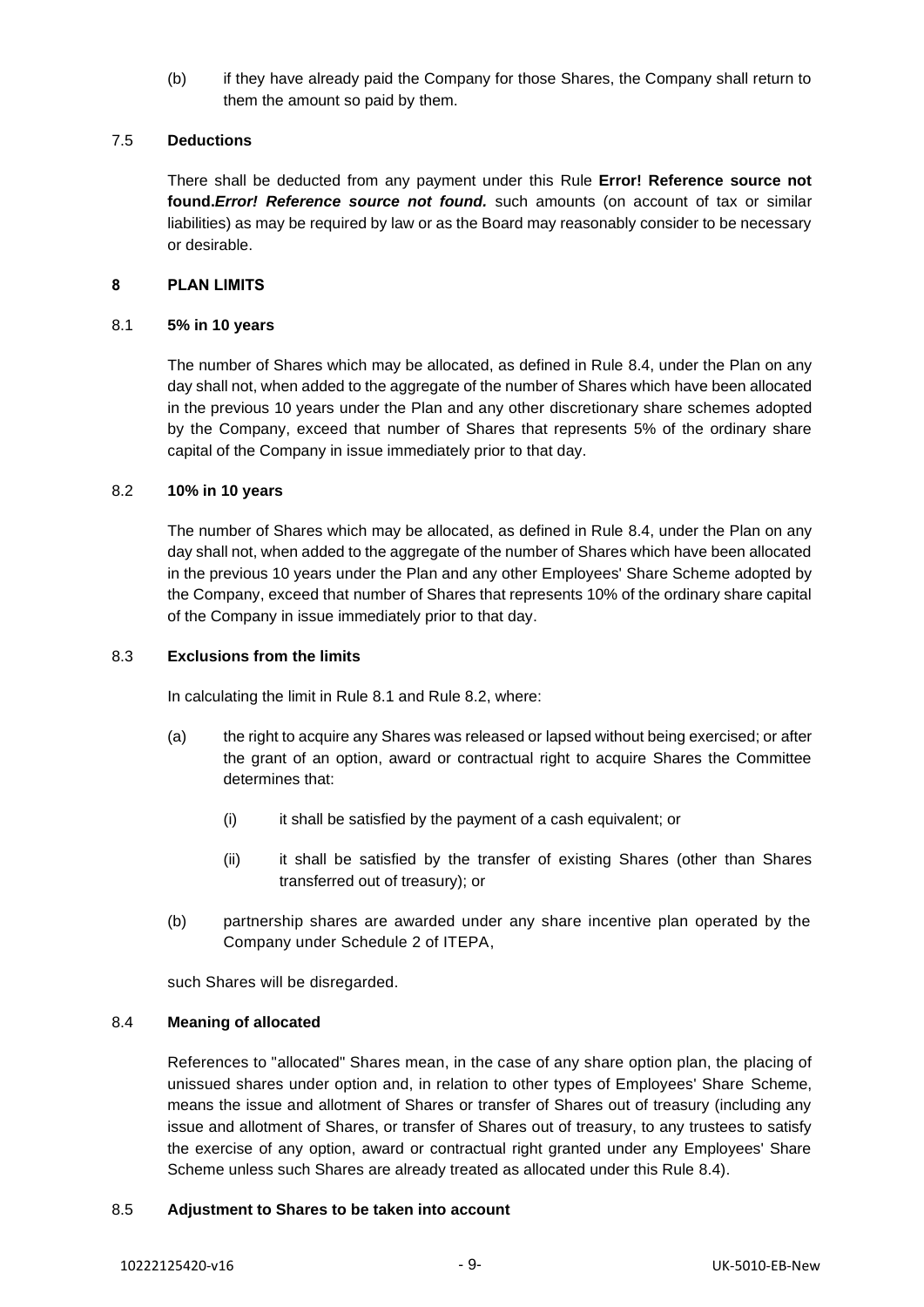Where Shares which have been issued under the Plan or any other Employees' Share Scheme of the Company are to be taken into account for the purposes of the limit in Rule [8.1](#page-10-1) and Rule [8.2](#page-10-2) and a Variation has taken place between the date of issue of those Shares and the date on which the limit is to be calculated, then the number of Shares taken into account for the purposes of the limit will be adjusted in the manner the Committee considers appropriate to take account of the Variation.

#### 8.6 **Effect of limits**

Any Award shall be limited and take effect so that the limits in this Rule [8](#page-10-3) are complied with.

### **11 MALUS AND CLAWBACK**

All Awards shall be subject to the provisions of the Company's Malus & Clawback Policy.

### **9 FORFEITURE AND LAPSE OF AWARDS**

#### 9.1 **General**

An Award shall be forfeited or lapse in accordance with the Rules.

### 9.2 **Forfeiture of Basic Awards**

A Basic Award shall be forfeited immediately upon the earliest of:

- (a) the Participant being declared bankrupt;
- (b) the Participant ceasing to be employed by any Group Company in circumstances where the employer is entitled to dismiss summarily and a decision by the Company to that effect shall be, if given in good faith, conclusive; and
- (c) to the extent it is reduced as a result of Malus and Clawback or any other malus or clawback provision in any bonus or incentive plan operated by any Group Company.

### **10 LEAVERS**

#### <span id="page-11-0"></span>10.1 **Death**

Subject to Rule [6.1](#page-7-0) and Rule [11,](#page-12-0) *Error! Reference source not found.*if a Participant dies before the Vesting Date, their Award shall Vest immediately upon death.

### 10.2 **Other leavers**

Subject to Rule [6.2](#page-8-0) and Rule [11](#page-12-0)*Error! Reference source not found.*, if a Participant ceases to be a director or employee of a Group Company prior to the Vesting Date (other than as a result of the death of the Participant):

- (a) in circumstances where the Participant is a Good Leaver, the Participant's Award shall not lapse and shall Vest on the Vesting Date, or such other date as the Committee may, at its absolute discretion, specify within 30 days following the Participant's cessation of office or employment; and
- (b) in circumstances where the Participant is not a Good Leaver, the Participant's Award shall lapse immediately on such cessation.

#### 10.3 **Meaning of ceasing employment**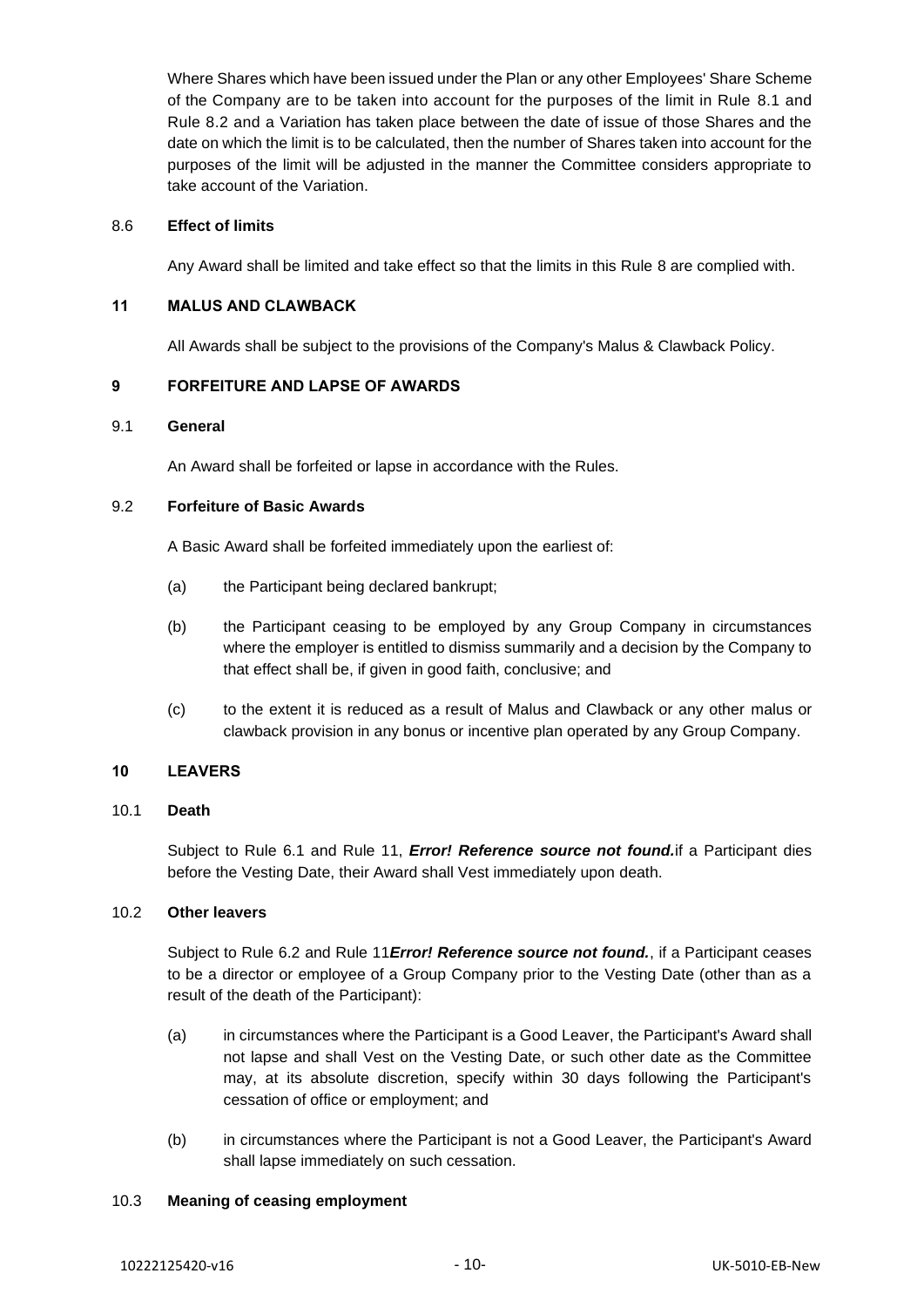A Participant shall not be treated for the purposes of this Rule **Error! Reference source not found.** as ceasing to be a director or employee of a Group Company until such time as they are no longer a director or employee of any Group Company. If any Participant ceases to be such a director or employee before the Vesting of their Award in circumstances where they retain a statutory right to return to work then they shall be treated as not having ceased to be such a director or employee until such time (if at all) as they cease to have such a right to return to work while not acting as an employee or director.

The reason for the termination of office or employment of a Participant shall be determined by reference to Rule [10.1](#page-11-0) regardless of whether such termination was lawful or unlawful.

### <span id="page-12-0"></span>**11 TAKEOVERS AND OTHER CORPORATE EVENTS**

### <span id="page-12-1"></span>11.1 **General offers**

If any person (or any group of persons acting in concert):

- (a) obtains Control of the Company as a result of making a general offer to acquire the whole of the issued share capital of the Company; or
- (b) obtains Control of the Company as a result of making a general offer to acquire all the shares in the Company which are of the same class as the Shares,

the Board shall, within seven days of becoming aware of that event, notify every Participant of it and subject to Rule [6.2](#page-8-0) and Rule [11.4](#page-13-0) , all Awards shall Vest on the date of such notification if they have not then Vested.

#### <span id="page-12-3"></span>11.2 **Schemes of arrangement and winding-up**

In the event that:

- <span id="page-12-2"></span>(a) a compromise or arrangement is sanctioned by the Court under section 899 of the Companies Act 2006 in connection with or for the purposes of a change in Control of the Company; or
- (b) the Company passes a resolution for a voluntary winding up of the Company; or
- (c) an order is made for the compulsory winding-up of the Company,

all Awards shall, subject to Rule [6.2](#page-8-0) and Rule [11.4](#page-13-0) , Vest on the date of such event if they have not then Vested.

### 11.3 **Demergers and similar events**

If a demerger, special dividend or other similar event (**Relevant Event**) is proposed which, in the opinion of the Committee would affect the market price of Shares to a material extent, then the Committee may, at its discretion, decide that the following provisions shall apply:

- (a) the Committee shall, as soon as reasonably practicable after deciding to apply these provisions, notify a Participant that, subject to earlier lapse under Rule **Error! Reference source not found.***Error! Reference source not found.*, their Award Vests; and
- (b) if an Award Vests conditional upon the Relevant Event and such event does not occur then the conditional Vesting shall not be effective and the Award shall continue to subsist.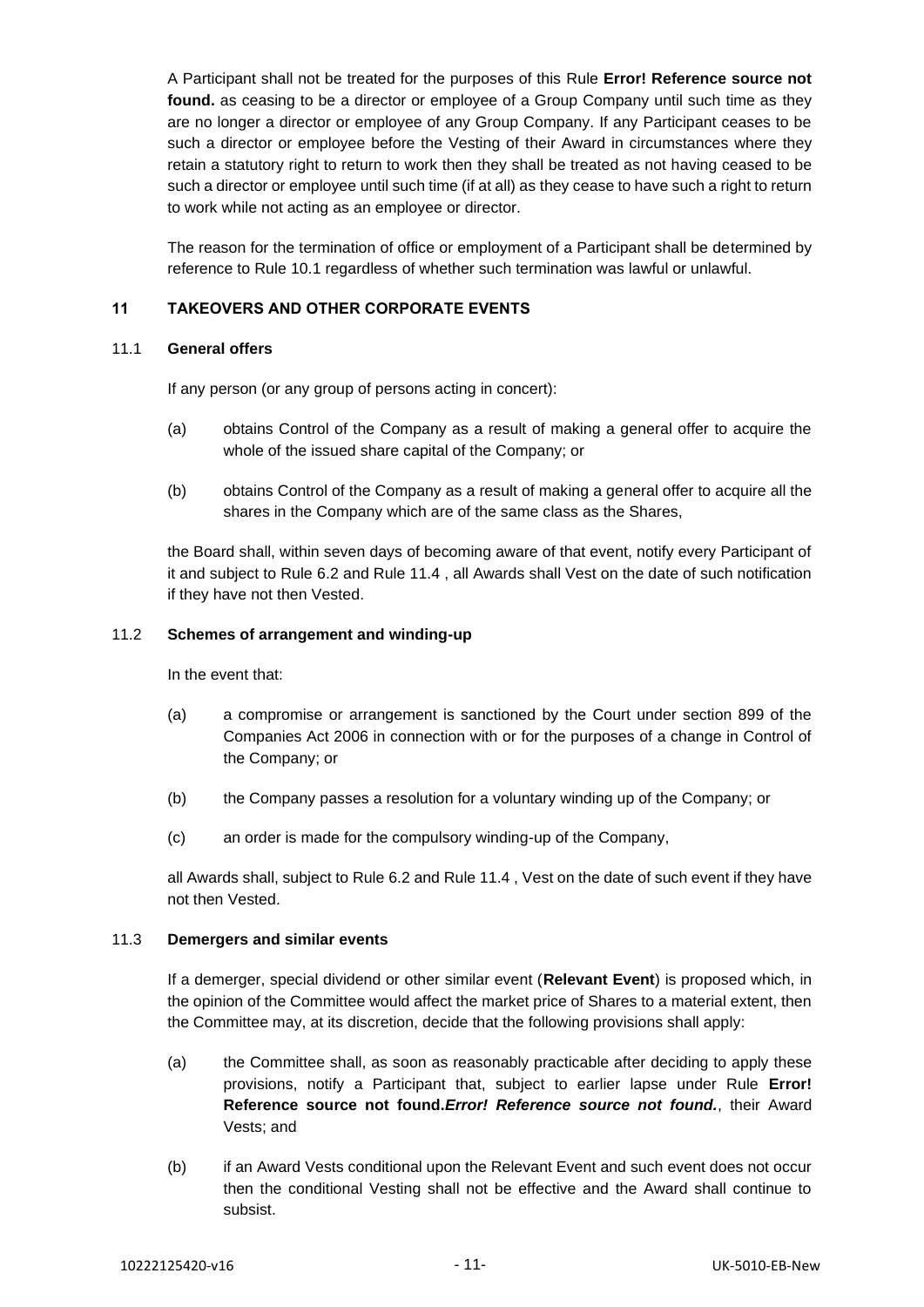### <span id="page-13-0"></span>11.4 **Internal reorganisations**

In the event that:

- (a) a company (**Acquiring Company**) is expected to obtain Control of the Company as a result of an offer referred to in Rule [11.1](#page-12-1) or a compromise or arrangement referred to in Rule [11.2\(a\)](#page-12-2) ; and
- (b) at least 75% of the shares in the Acquiring Company are expected to be held by substantially the same persons who immediately before the obtaining of Control of the Company were shareholders in the Company,

then the Committee, with the consent of the Acquiring Company, may decide before the obtaining of such Control that a Conditional Award shall not Vest under Rule [11.1](#page-12-1) or Rule [11.2](#page-12-3) but shall be automatically surrendered in consideration for the grant of a new award which the Committee determines is equivalent to the Award it replaces, except that it will be over shares in the Acquiring Company. In such circumstances, the Basic Award shall continue to be subject to the restrictions under Rule [7.1](#page-9-2) but shall be over shares in the Acquiring Company.

The Rules will apply to any new award granted under this Rule [11.4](#page-13-0) as if references to Shares were references to shares over which the new award is granted and references to the Company were references to the company whose shares are subject to the new award.

### **12 ADJUSTMENT OF AWARDS**

In the event of a Variation, the Committee may make such adjustments as it considers appropriate to the number of Shares comprised in an Award.

### **13 AMENDMENTS**

### <span id="page-13-2"></span>13.1 **General rule on amendments**

Except as described in Rule [13.2](#page-13-1) and [13.3](#page-14-0) the Committee may at any time amend the Plan or the terms of any Award.

### <span id="page-13-1"></span>13.2 **Shareholder approval**

Without the prior approval of the Company in general meeting, an amendment to the Rules may not be made for the benefit of a Participant relating to:

- (a) eligibility;
- (b) the overall limits on the issue of Shares or transfer of treasury shares under the Plan;
- (c) the basis for determining a Participant's entitlement to, and the terms of, Shares (or cash) provided under the Plan;
- (d) any adjustment of Awards on a Variation; and
- (e) the terms of this Rule [13.2,](#page-13-1)

except for:

(i) an amendment which is of a minor nature and benefits the administration of the Plan; or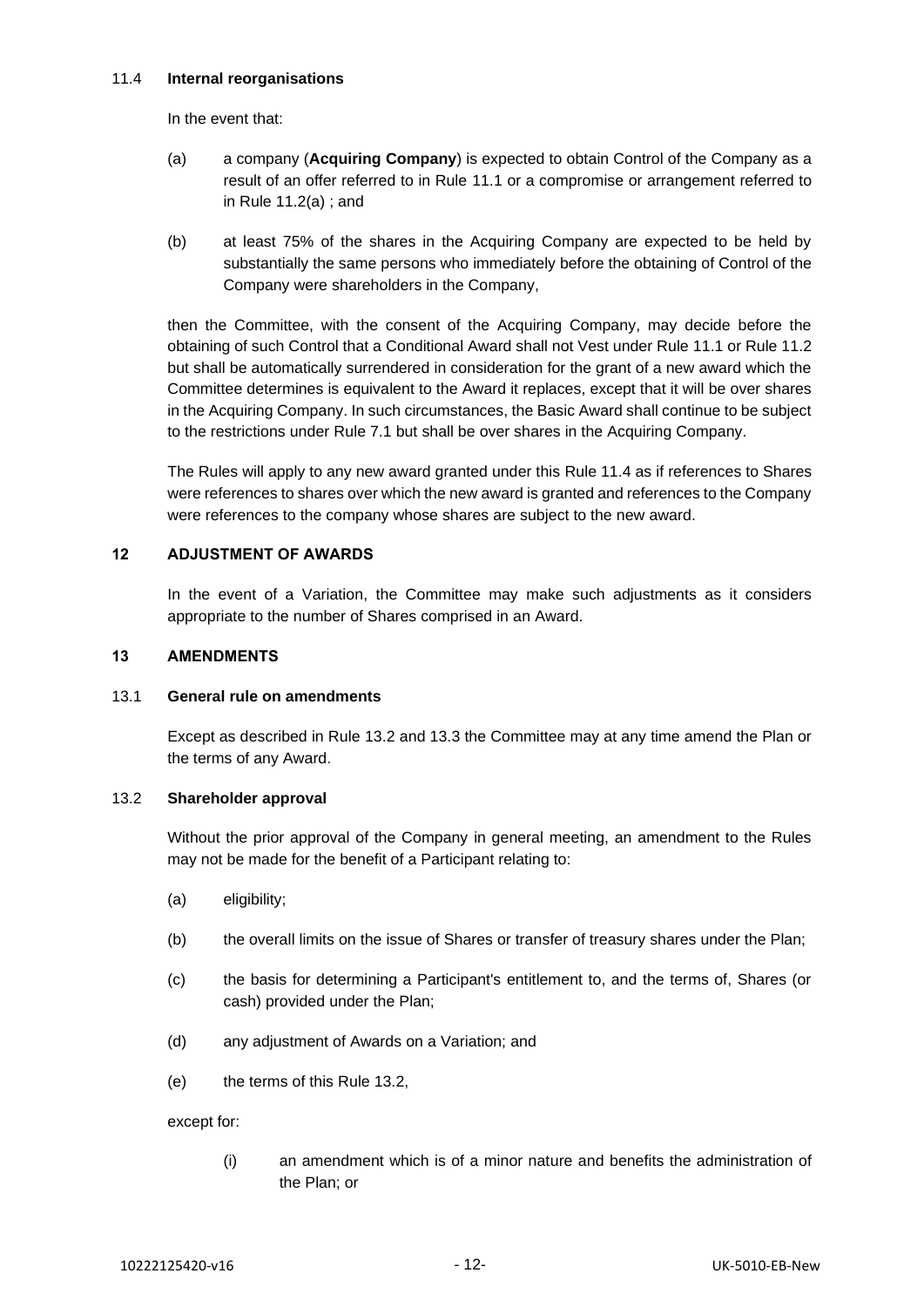(ii) an amendment which is necessary or desirable in order to take account of the provisions of any proposed or existing legislation, including overseas legislation, or to take advantage of any change of legislation or to obtain or maintain favourable tax, exchange control or regulatory treatment for the Participant, the Company or some other Group Company.

### <span id="page-14-0"></span>13.3 **Amendments to the disadvantage of Participants**

No amendment to the material disadvantage of Participants shall be made under Rule [13.1](#page-13-2) unless:

- (a) the Board shall have invited every relevant Participant to indicate whether or not they approve the amendment; and
- (b) the amendment is approved by a majority of those Participants who have given such an indication.

#### **14 EMPLOYMENT RIGHTS**

### 14.1 **Employment**

The rights and obligations of any Participant under the terms of their office or employment with the Company (or any Group Company or former Group Company) shall not be affected by being a Participant. Nothing in this Plan confers upon the Participant any right to continue in the employment of the Company (or any Group Company or former Group Company), or will affect the right the Company (or any Group Company or former Group Company) to terminate the employment of the Participant.

### 14.2 **Benefits not pensionable**

The value of any benefit realised under the Plan by Participants shall not be taken into account in determining any pension or similar entitlements.

### 14.3 **No consequential losses on termination**

Participants shall have no rights to compensation or damages from the Company, any Group Company or any former Group Company on account of any loss in respect of Awards where such loss arises (or is claimed to arise), in whole or in part, from:

- (a) termination of office or employment with; or
- (b) notice to terminate office or employment given by or to,

the Company, any Group Company or any former Group Company (and regardless of whether such termination is lawful or unlawful). This exclusion of liability shall apply however termination of office or employment, or the giving of notice, is caused and however compensation or damages may be claimed.

### 14.4 **No consequential losses on transfer of employer**

Participants shall have no rights to compensation or damages from the Company, any Group Company or any former Group Company on account of any loss in respect of Awards where such loss arises (or is claimed to arise), in whole or in part, from:

(a) any company ceasing to be a Group Company; or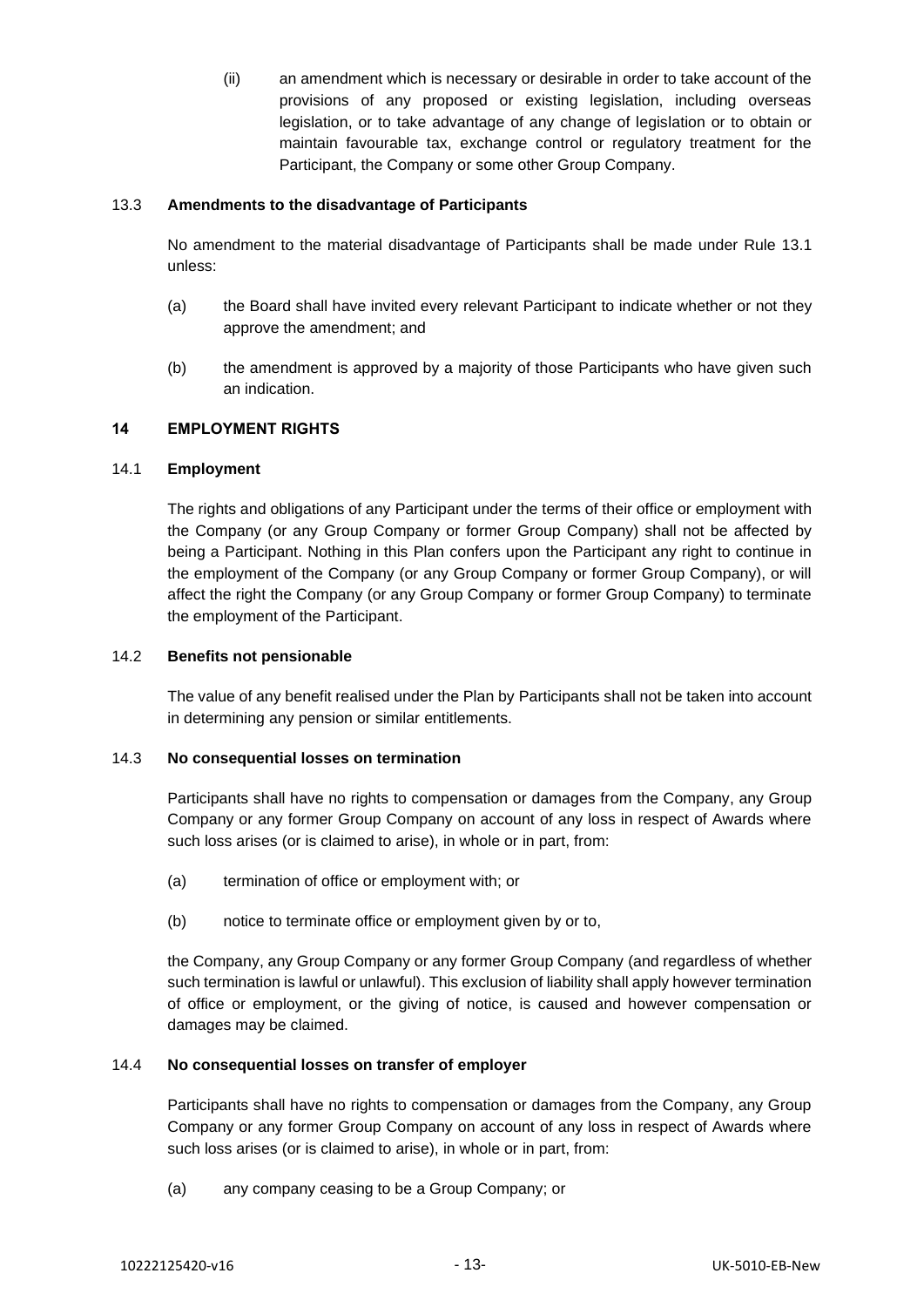(b) the transfer of any business from a Group Company to any person that is not a Group Company.

This exclusion of liability shall apply however the change of status of the relevant Group Company, or the transfer of the relevant business, is caused, and however compensation or damages may be claimed.

#### 14.5 **No expectation of grant**

The granting of an Award on a particular basis or to a particular Participant in any year does not create any right or expectation of the grant of Awards on the same basis, or at all, or to any particular individual in that or any subsequent year.

#### **15 MISCELLANEOUS**

#### 15.1 **Disputes**

In the event of any dispute or disagreement as to the interpretation of the Plan, or as to any question or right arising from or relating to the Plan, the decision of the Committee shall be final and binding upon all persons.

#### 15.2 **Exercise of powers and discretions**

The exercise of any power or discretion by the Committee shall not be open to question by any person and a Participant or former Participant shall have no rights in relation to the exercise of or omission to exercise any such power or discretion.

#### 15.3 **Share rights**

Where Vested Shares are transferred to Participants (or their nominee), Participants shall be entitled to all rights attaching to such Shares by reference to a record date on or after the date of such transfer.

#### 15.4 **Notices**

Any notice or other communication under or in connection with the Plan may be given:

- (a) by personal delivery or by post, in the case of a company to its registered office, and in the case of an individual to their last known address, or, where they are a director or employee of a Group Company, either to their last known address or to the address of the place of business at which they perform the whole or substantially the whole of the duties of their office or employment;
- (b) in an electronic communication to their usual business address or such other address for the time being notified for that purpose to the person giving the notice; or
- (c) by such other method as the Committee determines.

#### 15.5 **Third parties**

No third party has any rights under the Contracts (Rights of Third Parties) Act 1999 to enforce any term of the Plan.

### 15.6 **Data protection**